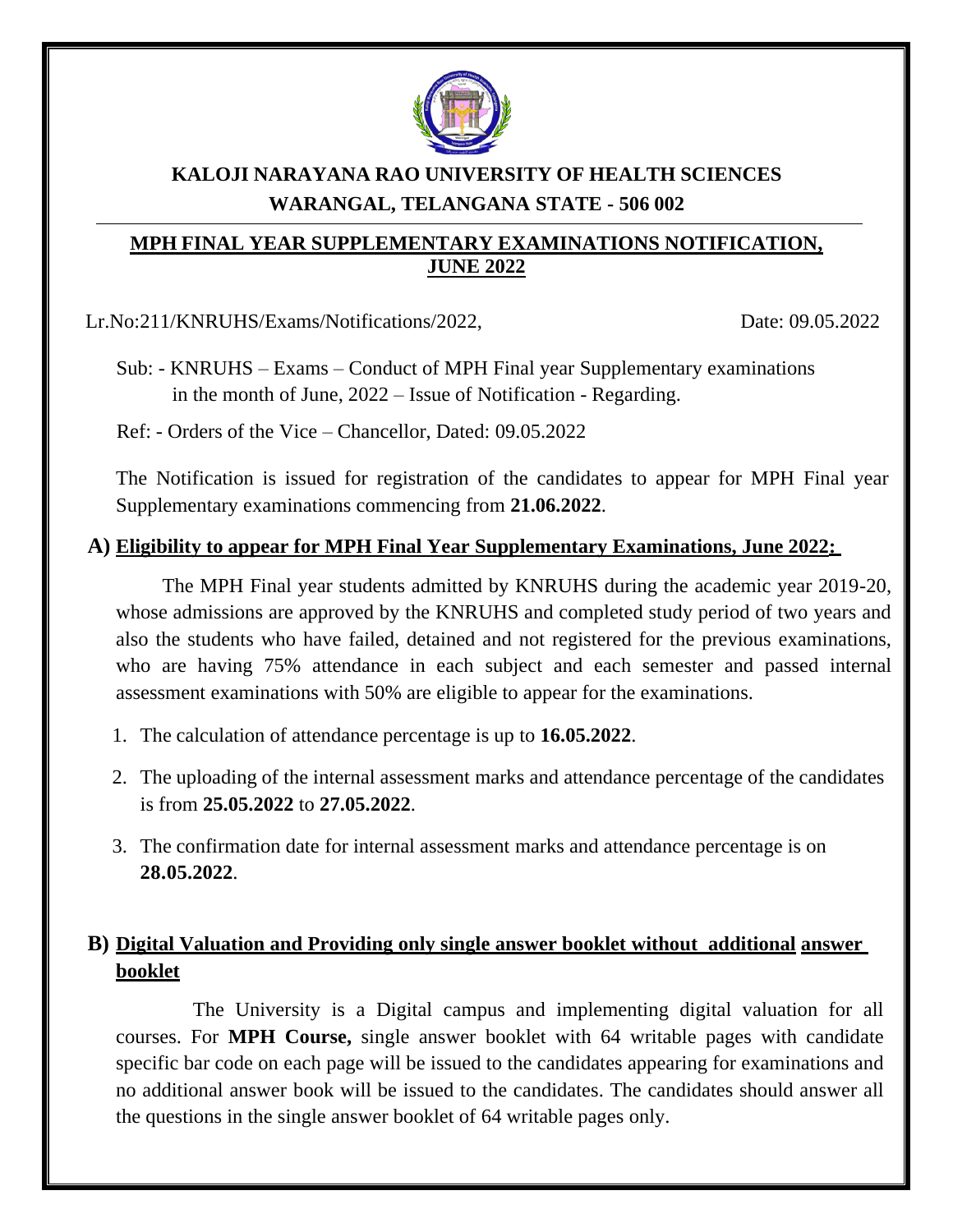**The following amount should be paid by the candidates to appear for MPH Final year supplementary examinations.**

| Whole                              | ₹5000 |
|------------------------------------|-------|
| Per Subject (For backlog students) | ₹1000 |
| Marks Memo                         | ₹300  |
| Processing fee                     | ₹350  |
| Provisional fee                    | ₹400  |

**Note: Processing fee & Provisional fee is for the students appearing for the first time only.**

| <b>EXAMINATION FEE DATES</b>                                                                                                                                                                                                                                     |                                                                                                                                                                           |  |  |  |
|------------------------------------------------------------------------------------------------------------------------------------------------------------------------------------------------------------------------------------------------------------------|---------------------------------------------------------------------------------------------------------------------------------------------------------------------------|--|--|--|
| 01.06.2022 to 05.06.2022 (Without Fine)                                                                                                                                                                                                                          | ₹5000 or (No. of Subjects * ₹1000) +<br>₹300(Marks memo) + ₹350(processing<br>fee) + $\bar{x}$ 400(provisional fee)                                                       |  |  |  |
| 06.06.2022 & 07.06.2022 (With a fine of ₹200/-)                                                                                                                                                                                                                  | ₹5000 or (No. of Subjects * ₹1000) +<br>₹300(Marks memo) + ₹350(processing<br>fee) + ₹400(provisional fee) + ₹200                                                         |  |  |  |
| 08.06.2022 & 09.06.2022 (With a fine of<br>₹100/- per day in addition to ₹200/-)                                                                                                                                                                                 | ₹5000 or (No. of Subjects * ₹1000) +<br>₹300(Marks memo) + ₹350(processing<br>fee) + ₹400(provisional fee) + ₹200 +<br>₹100(per day)                                      |  |  |  |
| 10.06.2022 to 12.06.2022 (Offline payment with a<br>fine of $\text{\textsterling}5000$ /- in addition to previous fine of<br>₹400/-) DD drawn in favor of "THE<br>REGISTRAR, KNRUHS" payable at Warangal<br>must reach the University by 12.06.2022 04:00<br>pm. | ₹5000 or (No. of Subjects * ₹1000) +<br>₹300(Marks memo) + ₹350(processing<br>fee) + $\overline{\xi}400$ (provisional fee) + $\overline{\xi}200$ +<br>₹100 + ₹100 + ₹5000 |  |  |  |

**The Examination fee should be paid online through TCS iON link.**

**Payment Link:**

**<https://www.tcsion.com/EForms/html/form52954/login.html>**

❖ **Payment link will be active from 01.06.2022 to 09.06.2022**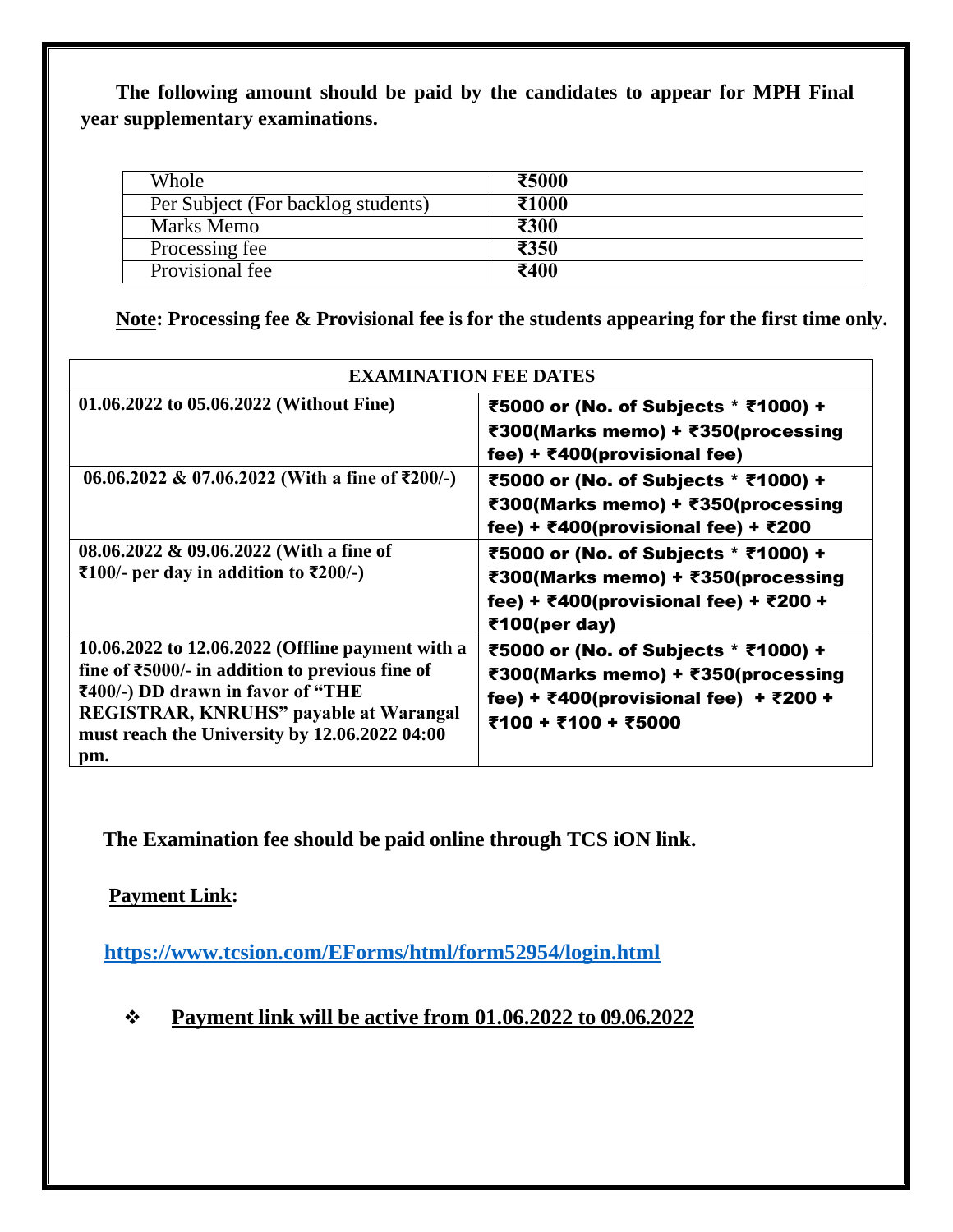# **MPH FINAL YEAR SUPPLEMENTARY THEORY EXAMINATIONS TIME-TABLE**

| S.No            | Date       | Day                    | <b>Subject</b>                           | <b>Time</b>         |
|-----------------|------------|------------------------|------------------------------------------|---------------------|
| 1               | 21.06.2022 | <b>TUESDAY</b>         | Monitory & Evaluation                    | 10.00 AM to 1.00 PM |
| $\overline{2}$  | 23.06.2022 | <b>THURSDAY</b>        | Disaster Preparedness & Management       | 10.00 AM to 1.00 PM |
|                 |            |                        | a. Biostatistics, Data                   |                     |
| 3<br>25.06.2022 |            |                        | management Paper - I                     | 10.00 AM to 1.00 PM |
|                 |            | <b>SATURDAY</b>        | b. Non-Communicable                      |                     |
|                 |            |                        | diseases Epidemiology                    |                     |
|                 |            | $Paper - I$            |                                          |                     |
|                 |            |                        | c. Public Health Disability Paper $-I$   |                     |
|                 |            |                        | d. Public Health Surveillance Paper - I  |                     |
| 27.06.2022<br>4 |            | a. Biostatistics, Data |                                          |                     |
|                 |            | <b>MONDAY</b>          | management Paper - II                    |                     |
|                 |            |                        | b. Non-Communicable                      |                     |
|                 |            |                        | diseases Epidemiology                    | 10.00 AM to 1.00 PM |
|                 |            |                        | $Paper - II$                             |                     |
|                 |            |                        | c. Public Health Disability Paper - II   |                     |
|                 |            |                        | d. Public Health Surveillance Paper - II |                     |
| 29.06.2022<br>5 |            | WEDNESDAY              | Gender, Vulnerable Population (Part-A)   |                     |
|                 |            |                        | National Health & Nutrition programs     | 10.00 AM to 1.00 PM |
|                 |            |                        | &Recent/Emerging issues                  |                     |
|                 |            |                        | $(Part - B)$                             |                     |

**The Practical/Clinical and Viva Examination dates will be informed later.**

➢ Instructions of COVID-19 to be followed strictly.